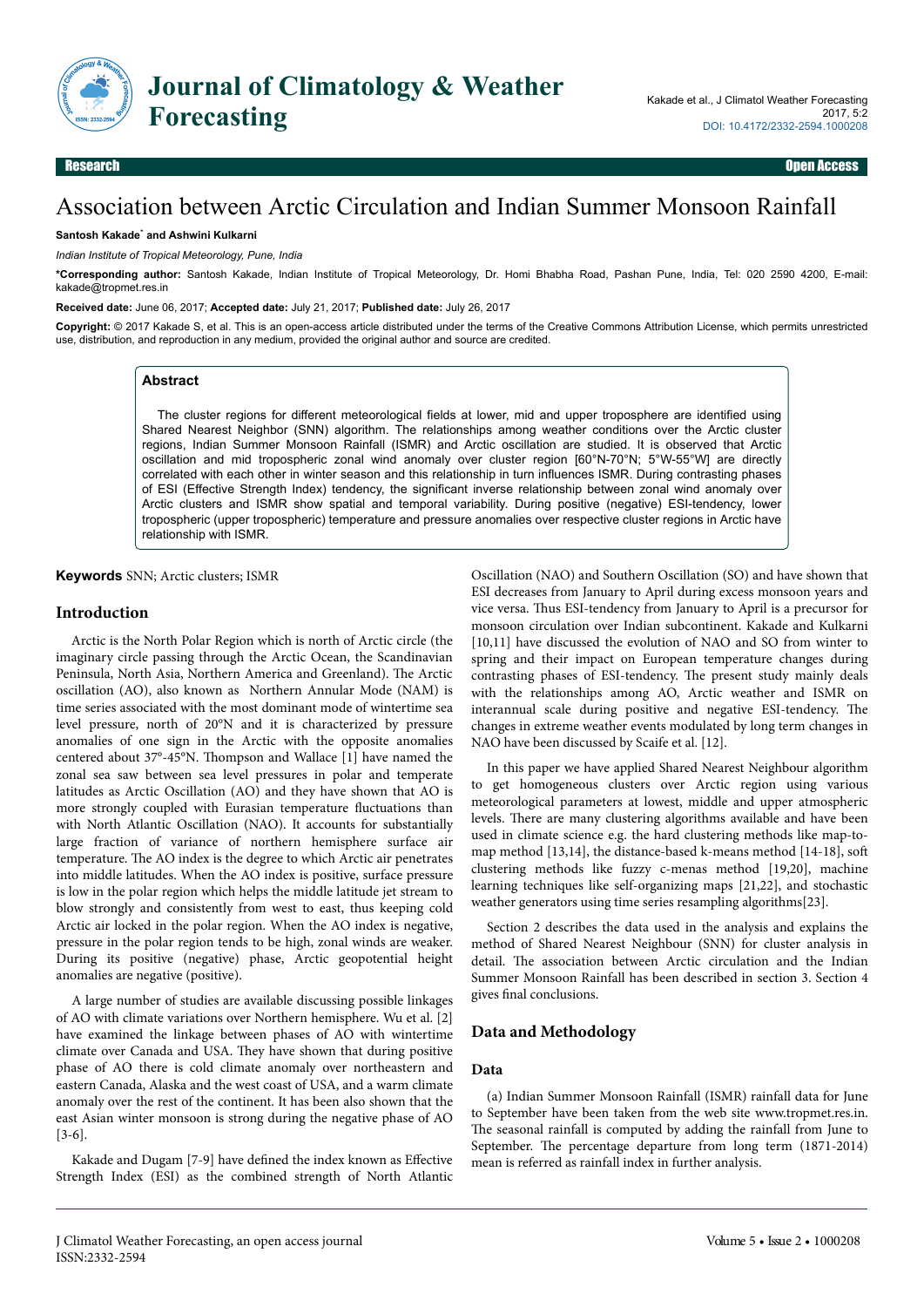(b) ESI-tendency: Monthly index of NAO and SO for the period 1951-2014 have been obtained from www.cpc.ncep.noaa.gov. ESI is standardized value of difference between monthly NAO and SO index. ESI-tendency is defined as April-ESI minus January-ESI. During 1951-2014, there are 31 years (1951, 1954, 1955, 1957, 1960, 1962, 1963, 1965, 1967, 1969, 1972, 1974, 1976, 1977, 1980, 1981, 1982, 1985, 1987, 1990, 1991, 1992, 1994, 1996, 1997, 2001, 2002, 2004, 2006, 2009, 2011, 2012 and 2014) with positive ESI-tendency while 33 years (1952, 1953, 1956, 1958, 1959, 1961, 1964, 1966, 1968, 1970, 1971, 1973, 1975, 1978, 1979, 1983, 1984, 1986, 1988, 1989, 1993, 1995, 1998, 1999, 2000, 2003, 2005, 2007, 2008, 2010 and, 2013) with negative ESI-tendency.

(c) The NCEP/NCAR Reanalysis gridded  $2.5$ o  $\times$  2.5o long/lat global surface air temperature (Kelvin), geo-potential height (meter), zonal wind (ms-1) data for all pre-monsoon months and seasons (January, February, March, April, May, Winter, Spring) at surface, 850-hPa, 500 hPa, 200-hPa for 1948-2014 have been taken from

http://www.esrl.noaa.gov/psd/data/gridded/

data.ncep.reanalysis.html. The data have been interpolated on  $50 \times 50$ lat/long.

(d) Arctic Oscillation (AO) Monthly Arctic Oscillation (AO) data for the period 1951-2014 have been taken from http:// www.cpc.ncep.noaa.gov/products/precip/CWlink/daily\_ao\_index/ monthly.ao.index.b50.current.ascii.table.

Seasonal and annual AO is computed by averaging corresponding monthly AO as Winter (December-January-February), Spring (March-April-May), Summer (June-July-August), Autumn (September-October-November), Pre-monsoon (April-May), Monsoon (June-July-August-September) and Post-monsoon (October-November).

#### **Shared nearest neighbor (SNN) algorithm**

Ertoz et al. [24] have identified clusters of different sizes, shapes, and densities in noisy, high dimensional data. Steinbach et al. [24,25] discovered new climate indices using meteorological parameters like SST, SLP, precipitation using SNN algorithm. Boriah et al. [26] have identified ocean temperature clusters by SNN algorithm and used these clusters to predict land temperatures.

SNN algorithm: The seasonality is removed by computing anomalies. Any trend or autocorrelation is removed from time series at each grid if it exists.

The correlation coefficients (CCs) the time series of each grid point with remaining grids are computed and significant (at 1% level) CCs are retained. This matrix is known as similarity matrix.

The most import factor which adjusts the focus of the clusters is the neighborhood list size (k, here k=100). Each grid point 'i' has a neighbor list containing at most k number of grid points showing highest CC with i-th grid point.

The strength (str) of link between two points i and j is determined by formula described by Jarvis and Patrik [26].

Str(i, j) =  $\Sigma(k + 1 - m) \times (k + 1 - n)$ , where m and n are positions of SNNs in the lists of i and j.

The threshold value for total link strength at a grid point is decided by trial and error (here it is 100). Нe grid points showing greater link strength than threshold value are considered as core points for cluster formation.

## **Discussion**

The Arctic Oscillation (AO) is the climatic pattern described by cyclonic winds circulating around 55°N latitude. During it's positive phase, the circulating winds are strong which confines strong cold easterlies and cold air-mass in Arctic region. On the other hand, negative phase of the AO allows southward penetrating of cold Arctic air-mass due to weak circulating winds. Нe correlations between ISMR and monthly/seasonal AO for 1951-2014 are computed. It is observed that AO prior to monsoon season is weakly correlated with ISMR. The positive significant relationship of AO with ISMR is observed in October (R=0.39), Summer (0.33), Autumn (0.43), Monsoon season (0.41) and Post-monsoon season (0.40). Interestingly the ISMR seems to have strong, statistically significant relationship with succeeding AO in Autumn season. Figure 1 shows 30 year sliding CCs of ISMR with AO in monsoon (top panel) and AO in Autumn season (bottom panel) for the period 1951-2014. It suggests the stability in the relationship ISMR and AO. Нe positive correlation between AO and ISMR can be interpreted as: when AO is positive then the southward penetration of Arctic cold air-mass is restricted, which may result in reducing Eurasian snow-cover and more rainfall over India [20,27,28]. AO is surface signature of modulation of polar vortex aloft at 50 hPa. It has been documented that strength of the polar vortex is coupled with the wavelike pattern emanating from NAO at 500 hPa [29,30]. NAO modulates winter time air temperature over Eurasia which has strong inverse relationship with subsequent ISMR [20]. Нus AO has association with ISMR through modulation of NAO and Eurasian temperatures. Pre-monsoon (monthly/seasonal) AO has no significant relationship with ISMR. The concurrent relationship between AO and ISMR is strong during monsoon season and ISMR has relationship with AO in post-monsoon season.



Figure 1: 30 year running CC between ISMR and AO in Monsoon (top panel) and Autumn (bottom panel) for 1951-2014.

## **Arctic circulation and ISMR**

Shared nearest neighbor (SNN) clustering algorithm has been applied to meteorological fields in pre-monsoon months (January, February, March, April and May) and seasons (Winter and Spring) at surface, 850-hPa, 500-hPa and 200-hPa. Нe cluster regions which are partly or fully to the north of 50°N are referred as cluster regions in Arctic region. Нere are 218 cluster regions in Arctic. Cluster time series (CTSs), for 1951-2014, have been obtained for all cluster regions in Arctic by averaging corresponding meteorological field at grid points in respective cluster regions. Нe CCs between ISMR and these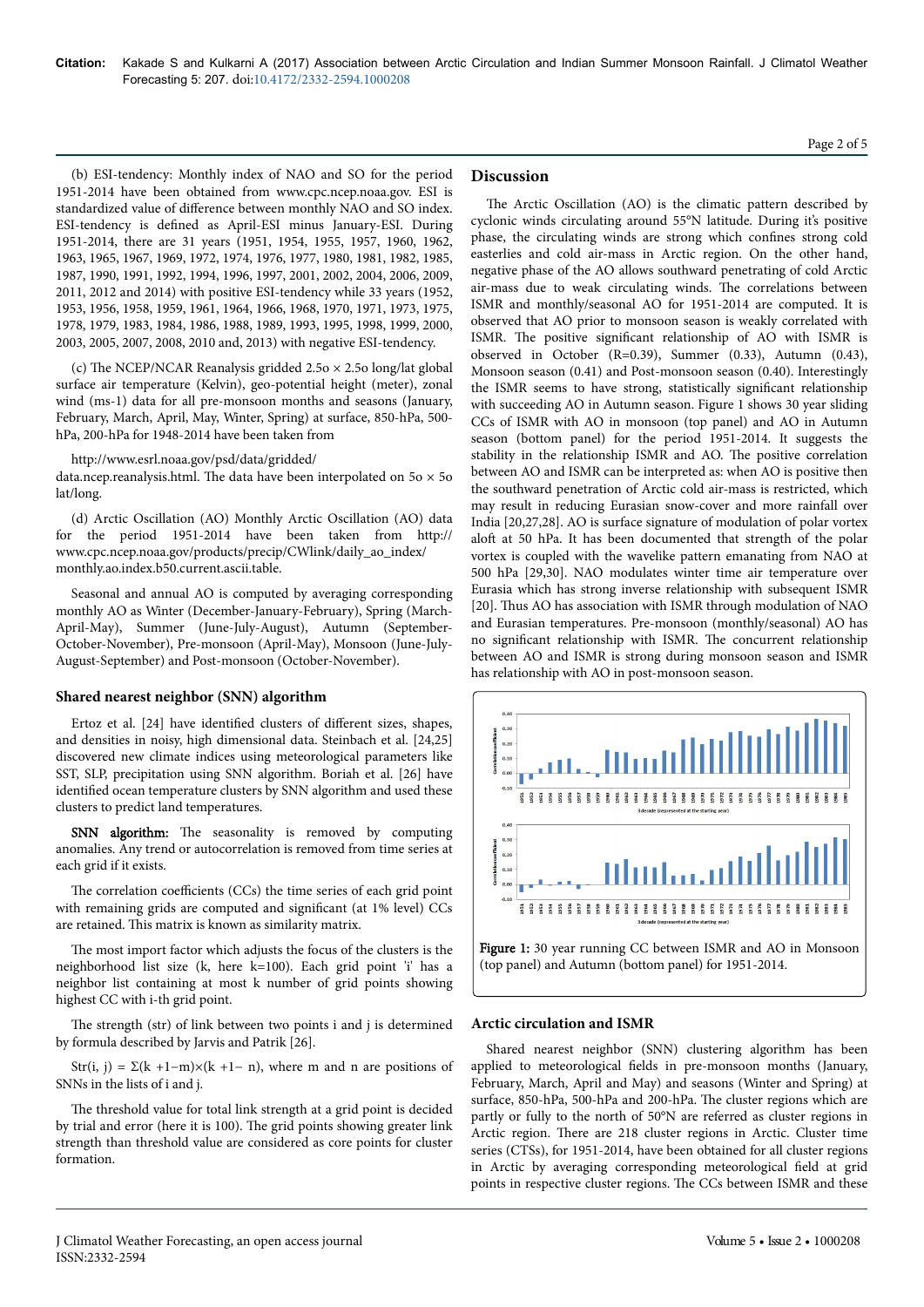Page 3 of 5

CTSs are computed and significant CCs are found for two CTS namely (1) April 500-hPa temperature anomaly over [50°N-65°N; 95°W-130°W] (CTS1, CC=0.25) and (2) Winter 500-hPa zonal wind anomaly over [60°N-70°N; 5°W-55°W] (CTS2, CC=-0.29). Figure 2 shows 30 year sliding CCs between ISMR and CTS1 (top panel) and CTS2 (bottom panel). It is observed that the relationships between ISMR and above described CTSs are stable over time. Нese CTSs represents Arctic circulation conditions prior to monsoon season and hence can be used for long range forecast of ISMR. Нe CCs between these CTSs and monthly/seasonal AO are computed, for the period 1951-2014. Нe winter 500-hPa zonal wind anomaly over [60°N-70°N; 5°W-55°W] has significant positive CCs with February-AO (CC=0.29) and Winter-AO (CC=0.27). Figure 3 shows 30 year sliding CCs between CTS2 and February-AO (top panel) and Winter-AO (bottom panel). It is observed that the relationship is fluctuating in earlier stage but after 1960-90 onwards positive relationship is persisted. Thus Winter-AO is indirectly associated with ISMR by changing Winter 500 hPa zonal wind anomaly over [60°N-70°N; 5°W-55°W].



Figure 2: 30 year sliding CC between ISMR and April 500-hPa temperature anomaly over [50°N- 65°N; 95°W-130°W] (top panel) and Winter 500-hPa zonal wind anomaly over [60°N-70°N; 5°W-55°W].





# **Arctic circulation and ISMR during contrasting phases of ESI-tendency**

Evolution of NAO and SO from winter to spring is exactly opposite in contrasting phases of ESI-tendency. Therefore their influence on European temperature is different in two phases of ESI-tendency [10]. With this background, we have considered monthly evolution of AO pattern during contrasting phases of ESI-tendency which is important to understand the relationship of geophysical parameters over the Arctic with ISMR. Нe composite monthly mean AO anomaly from 1951-2014 during contrasting phases of ESI-tendency is shown in Figure 4. It reveals that AO anomaly is exactly opposite in two phases of ESI-tendency. During positive ESI-tendency, AO anomaly is negative from May to October and vice versa. Нus evolution of AO pattern, in contrasting phases of ESI-tendency, is exactly opposite.



Figure 4: Monthly composite means of Arctic Oscillation (AO) anomaly during positive (dashed line) and negative (continuous line) ESI-tendency years in 1951-2014.

The relationship between predictor and ISMR drastically changes with the phase of ESI-tendency [31]. So here we have considered association of CTSs with ISMR during opposite phases of ESItendency. Tables 1 and 2 shows significant CC between ISMR and cluster time series during positive (CTSPs) and negative (CTSNs) ESItendency. During positive ESI-tendency, averaged May surface temperature anomalies over [80°N-90°N; 80E°-160°E] (CTSP1, CC=-0.38), [70°N-85°N; 5°W-20°W] (CTSP2, CC=-0.43) and [65°N-80°N; 5°E-80°E] (CTSP3, CC=-0.36) are inversely linked with ISMR. Similarly averaged May 500-hPa height anomaly over cluster region [80°N-90°N; 140°E-145°W] (CTSP4, CC=-0.39) is inversely related with ISMR. Thus, the CTSP's which significantly correlate with ISMR are in the month of May and are at surface or 500-hPa. When ESI-tendency is positive then AO anomaly is negative from May to October indicating more southward penetration of cold air mass from Arctic and hence making anomalous cooling over Eurasia. It may increase Eurasian snow-cover, which may be responsible for reduced rainfall activity over India [28,32]. During negative phase of ESItendency, averaged Spring 500-hPa temperature anomaly over [65°N-75°N; 0E°-25°E] (CTSN1, CC=-0.36) is inversely correlated with ISMR. Averaged May 200-hPa temperature anomalies over [25°N-55°N; 35°W-115°W] (CTSN2, CC=-0.38); [25°N-55°N; 5°W-35°W] (CTSN3, CC=-0.39) and Averaged January 200-hPa geopotential height anomaly over [50°N-60°N; 15°W-60°W] (CTSN4, CC=-0.39) are also inversely correlated with ISMR. Thus, the CTSN's which correlate with ISMR are in pre-monsoon months/season (January, May and Spring) and at 500-hPa and 200-hPa. Нus during positive (negative) ESI-tendency, temperature, pressure conditions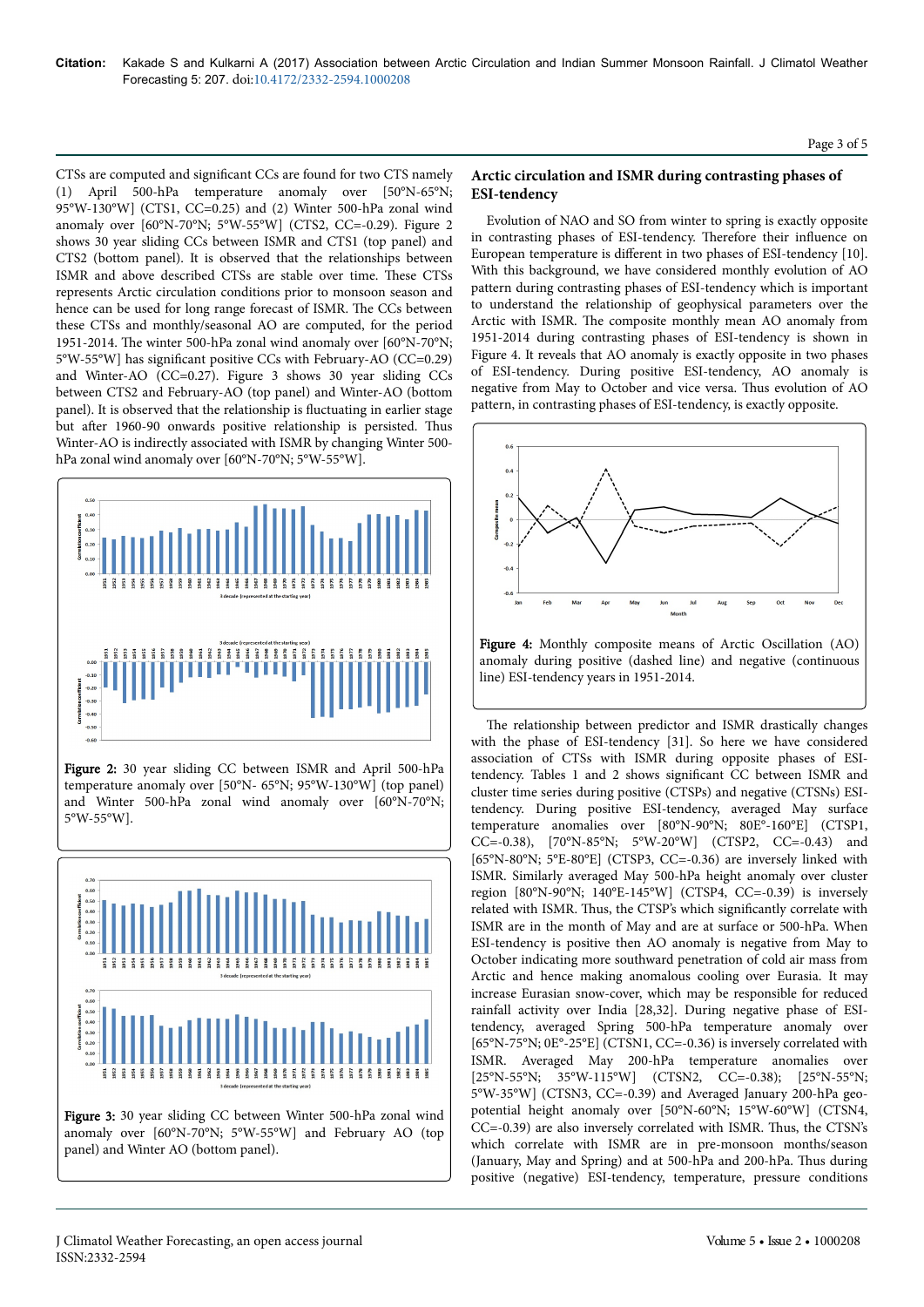# Page 4 of 5

over cluster regions in Arctic at surface to 500-hPa (500-hPa to 200 hPa) have relationship with ISMR. When ESI-tendency is negative then due to positive AO anomaly from May to October the southward

penetration of Arctic cold air-masses is restricted, which reduces Eurasian snow-cover and hence more rainfall activity over India [28,32].

| S.No. | Acronym | Location                    | <b>Description</b>                                | <b>CC</b> |
|-------|---------|-----------------------------|---------------------------------------------------|-----------|
| 1.    | CTSP1   | [80°N-90°N;<br>80E°-160°E1  | Averaged May surface temperature anomaly          | $-0.38$   |
| 2.    | CTSP2   | [70°N-85°N; 5°W-20°W]       | Averaged May surface temperature anomaly          | $-0.43$   |
| 3.    | CTSP3   | [65°N-80°N;<br>5°E-80°E1    | Averaged May surface temperature anomaly          | $-0.36$   |
| 4.    | CTSP4   | [80°N-90°N;<br>140°E-145°W] | Averaged May 500-hPa geo-potential height anomaly | $-0.39$   |

#### Table 1: Positive ESI-tendency.

| S.No | Acronym           | Location                                                      | <b>Description</b>                                    | <b>CC</b> |
|------|-------------------|---------------------------------------------------------------|-------------------------------------------------------|-----------|
| 1.   | CTSN <sub>1</sub> | [65°N-75°N;<br>0E°-25°E1                                      | Averaged Spring 500-hPa temperature anomaly           | $-0.36$   |
| 2.   | CTSN <sub>2</sub> | $[25^{\circ}N-55^{\circ}N; 35^{\circ}W-115^{\circ}W]$         | Averaged May 200-hPa temperature anomaly              | $-0.38$   |
| 3.   | CTSN3             | $[25^{\circ}N-55^{\circ}N]$<br>$5^{\circ}$ W-35 $^{\circ}$ W] | Averaged May 200-hPa temperature anomaly              | $-0.39$   |
| 4.   | CTSN4             | $[50^{\circ}N-60^{\circ}N]$<br>15°W-60°W]                     | Averaged January 200-hPa geo-potential height anomaly | $-0.39$   |

## Table 2: Negative ESI-tendency.

## **Conclusions**

From the above analysis, following conclusions can be drawn:

AO and ISMR show direct concurrent relationship with each other in monsoon season. Winter-AO is indirectly related with ISMR through its influence on mid-tropospheric zonal wind anomaly over [60°N-70°N; 5°W-55°W] [33].

In both the phases of ESI-tendency, there is statistically significant inverse relationship between cluster time series in Arctic region and ISMR.

The significant relationship between cluster time series in Arctic region and ISMR show spatial and temporal variability in positive and negative ESI-tendency [34].

During positive (negative) ESI-tendency, lower tropospheric (upper tropospheric) temperature, pressure anomalies over respective cluster regions in Arctic affects ISMR.

Due to the statistically significant relationship between the circulation over Arctic in pre-monsoon months and ISMR, the circulation parameters over Arctic can be good predictors for ISMR.

## **Acknowledgement**

Authors wish to thank, Director, Indian Institute of Tropical Meteorology for all the facilities provided. Thanks are due to the anonymous reviewer to help us improve the manuscript.

## **References**

- 1 Thompson DW, Wallace JM (1998) The [Arctic Oscillation signature in the](https://doi.org/10.1029/98gl00950) [wintertime geopotential height and temperature](https://doi.org/10.1029/98gl00950) fields. Geophys Res Lett [25: 1297-1300](https://doi.org/10.1029/98gl00950).
- 2. [Wu A, Hsieh WW, Shabbar A, Boer GJ, Zwiers FW \(2006\)](https://doi.org/10.1007/s00382-006-0118-8) The nonlinear [association between the Arctic Oscillation and North American winter](https://doi.org/10.1007/s00382-006-0118-8) [climate. Clim Dynam 26: 865-879](https://doi.org/10.1007/s00382-006-0118-8).
- 3. [Huang W, Wang B, Wright JS, Chen R \(2016\) On the non-stationary](https://doi.org/10.1371/journal.pone.0158122) [relationship between the Siberian high and Arctic oscillation. PloS one](https://doi.org/10.1371/journal.pone.0158122) [11: e0158122](https://doi.org/10.1371/journal.pone.0158122).
- 4. [Huang W, Wang B, Wright JS \(2016\) A potential vorticity based index for](https://doi.org/10.1002/2016jd025053) [the East Asian winter monsoon. J Geophy Res: Atmos 121: 9382-9399](https://doi.org/10.1002/2016jd025053).
- 5. [Park TW, Ho CH, Yang S \(2011\) Relationship between the Arctic](https://doi.org/10.1175/2010jcli3529.1) [Oscillation and cold surges over East Asia. J Clim 24: 68-83](https://doi.org/10.1175/2010jcli3529.1).
- 6. [Gong DY, Wang SW, Zhu JH \(2001\) East Asian Winter Monsoon and](https://doi.org/10.1029/2000gl012311) [Arctic Oscillation. Geophys Res Lett 28: 2073-2076](https://doi.org/10.1029/2000gl012311).
- 7. [Kakade SB, Dugam SS \(2000\) Simultaneous](https://doi.org/10.1029/1999gl011201) effect of NAO and SO on the [monsoon activity over India. Geophys Res Lett 27:3501-3504](https://doi.org/10.1029/1999gl011201).
- 8. [Kakade SB, Dugam SS \(2006\) Spatial monsoon variability with respect to](https://doi.org/10.1007/bf02702912) [NAO and SO. J Earth Syst Sci 115: 601-606](https://doi.org/10.1007/bf02702912).
- 9. [Kakade SB, Dugam SS \(2006\) North Atlantic Oscillation and northern](http://nopr.niscair.res.in/handle/123456789/1517) [hemispheric warming. Indian J Mar Sci 35:205-209.](http://nopr.niscair.res.in/handle/123456789/1517)
- 10. [Kakade SB, Kulkarni A \(2011\) Relationship between ESI tendency and](https://doi.org/10.1002/asl.357) [Indian monsoon rainfall: a possible mechanism. Atmos Sci Let 13: 22-28.](https://doi.org/10.1002/asl.357)
- 11. Kakade SB, Kulkarni A (2012) Нe [changing relationship between surface](https://doi.org/10.1155/2012/934624) [temperatures and Indian monsoon rainfall with the phase of ESI](https://doi.org/10.1155/2012/934624) [tendency. Adv in Meteorol pp: 1-8.](https://doi.org/10.1155/2012/934624)